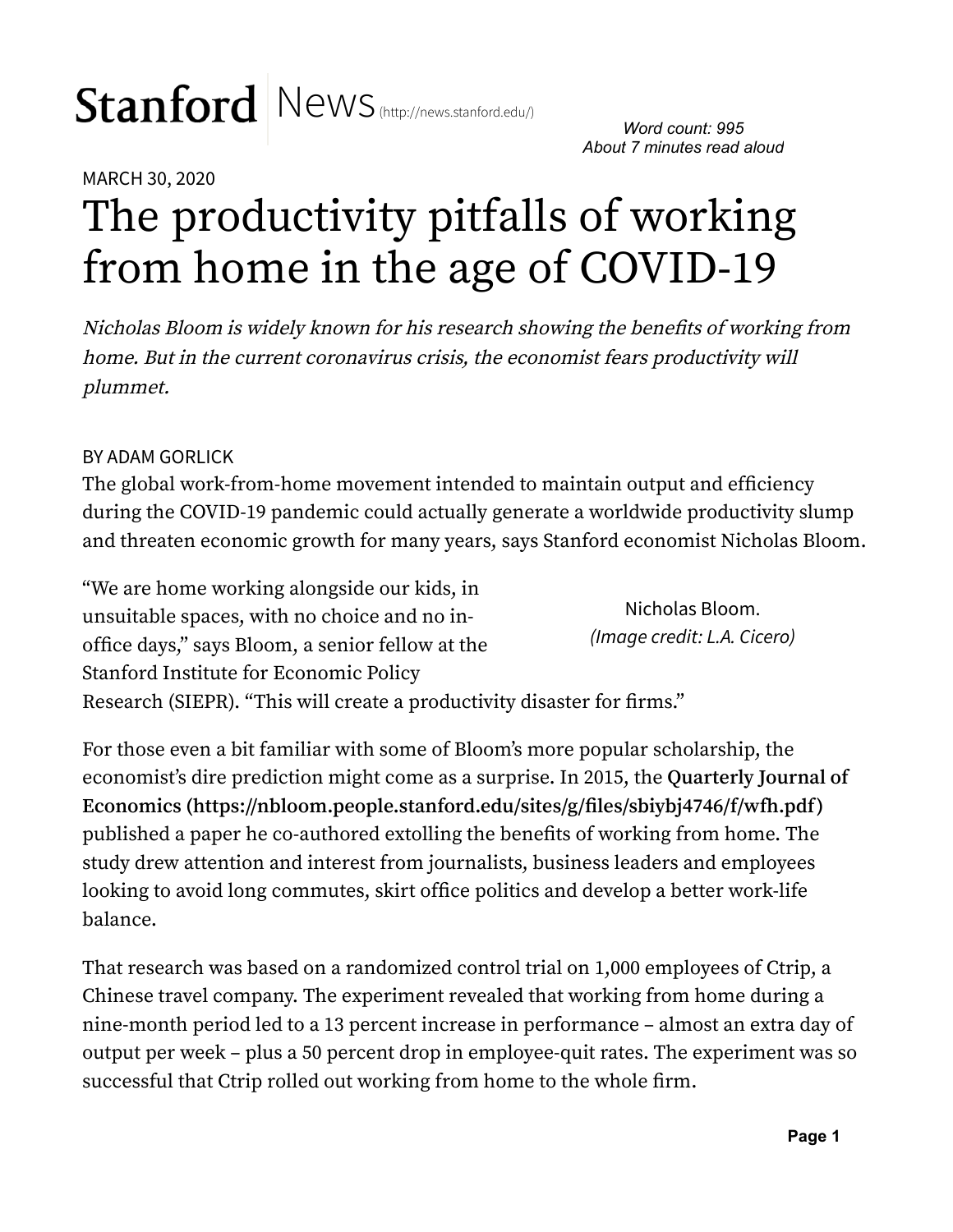But what's happening today with the coronavirus crisis is completely different thanks to four factors: children, space, privacy and choice.

"Everyone assumes I would be gushing over the global rollout of working from home," Bloom says. "Unfortunately not."

Perhaps the most challenging aspect of working at home for parents with younger children is managing their kids. The closure of schools and transition to "distance learning" for students has forced many working parents to take on the additional job of full-time teacher. One requirement for a successful work-from-home program for any business is the requirement that children are in school or daycare, Bloom says.

As a married father of four trying to maintain his research productivity and preparing to teach an online class to Stanford students, Bloom can speak with authority on this point.

"Working from home with your children is a productivity disaster," Bloom says. "My 4 year-old regularly bursts into the room hoping to find me in a playful mood shouting "doodoo!" – her nickname for me – in the middle of conference calls."

Bloom's analysis of Ctrip also took into account that employees were only allowed to work from home if they had a home office. The room could not be a bedroom, and nobody was allowed into the room during the workday except for the employee.

"Many people I have been interviewing are now working in their bedrooms or shared common rooms, with noise from their partners, family or roommates," Bloom says.

The Ctrip experiment also explicitly asked employees to work from home four days a week and come into the office every fifth day.

In-person collaboration is necessary for creativity and innovation, Bloom says. His research (https://siepr.stanford.edu/news/productivity-ideas-hard-to-find) has shown that face-to-face meetings are essential for developing new ideas and keeping staff motivated and focused.

"I fear this collapse in office face time will lead to a slump in innovation," he says. "The new ideas we are losing today could show up as fewer new products in 2021 and beyond, lowering long-run growth."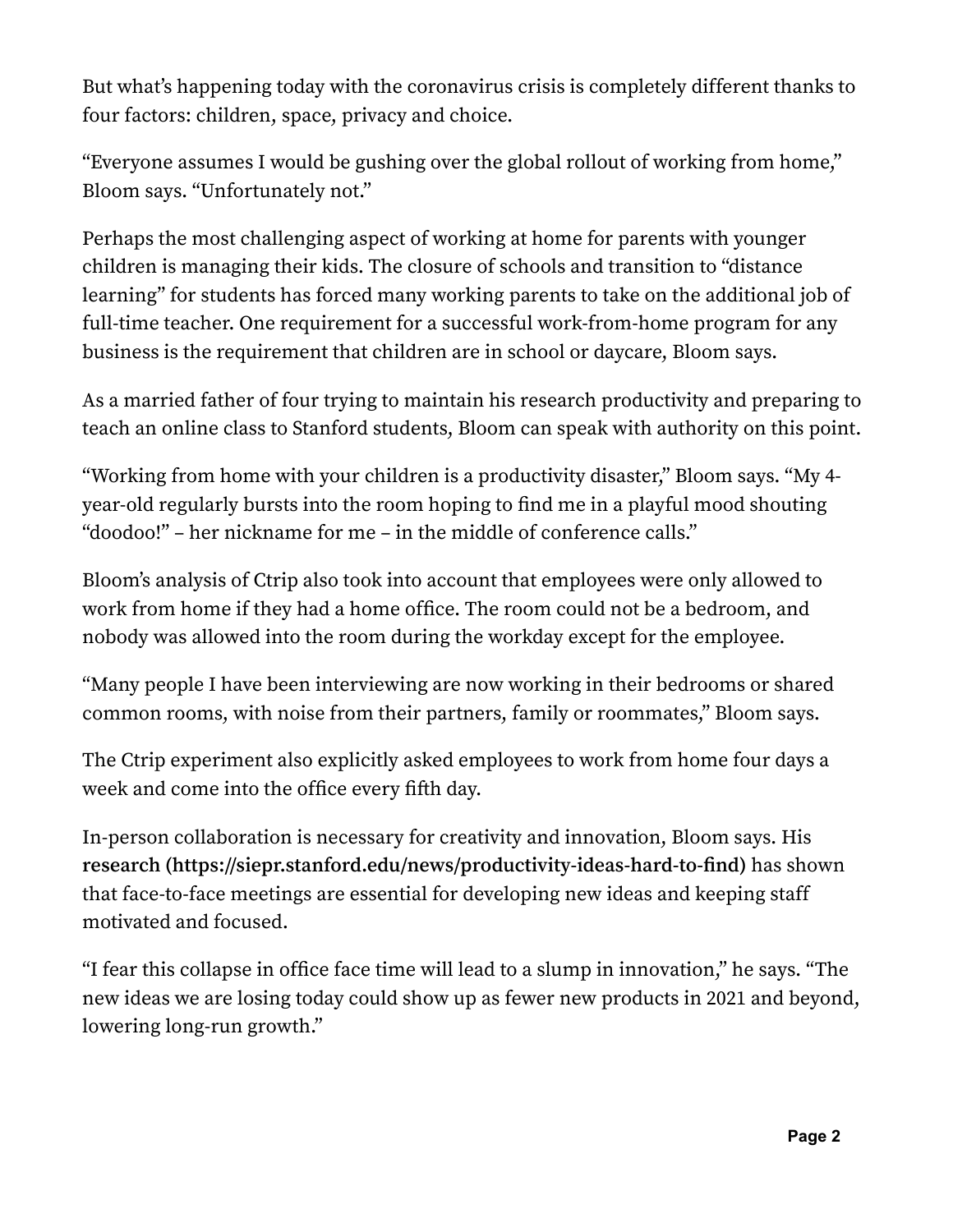The element of personal choice is a final factor contributing to the success of Ctrip's work-from-home policy that is absent in the current situation. Of the 1,000 Ctrip employees offered the choice to work from home, only 500 volunteered. The others wanted to remain in the office.

After nine months of allowing those employees to do their jobs at home, Ctrip asked the original volunteers whether they wanted to keep working remotely or return to the office. Half of them requested to return to the office, despite their average commute being 40 minutes each way.

#### Why was that?

"The answer is social company," Bloom says. "They reported feeling isolated, lonely and depressed at home. So, I fear an extended period of working from home will not only kill office productivity but is building a mental health crisis."

Despite the drawbacks, Bloom suggests a few things that can help stem the productivity decline he fears: Regular check-ins between managers and their teams; maintaining schedules that strive to separate work life from family life, and collaborating with colleagues on video calls rather than phone calls.

"Phone calls make collaboration harder," he says. "You don't know if anyone is really paying attention. In one conference call I was on, I thought the background noise I was hearing was actually a vacuum cleaner. When I asked 'is somebody vacuuming,' the sound mysteriously stopped. While a video call could seem intrusive, it is essential for ensuring the attendees are paying as much attention as they would in a physical meeting."

And although he's concerned productivity will take a nosedive, Bloom says there are a few things to be optimistic about following the initial crush of the pandemic.

If businesses can successfully adopt information technology and have their employees work remotely in conditions similar to those established by Ctrip, commuting woes can certainly diminish.

"The average working American spends 100 minutes a day commuting, so the potential impact on all our lives is massive," he says.

We also might see what Bloom describes as "a bonfire of unnecessary regulations."